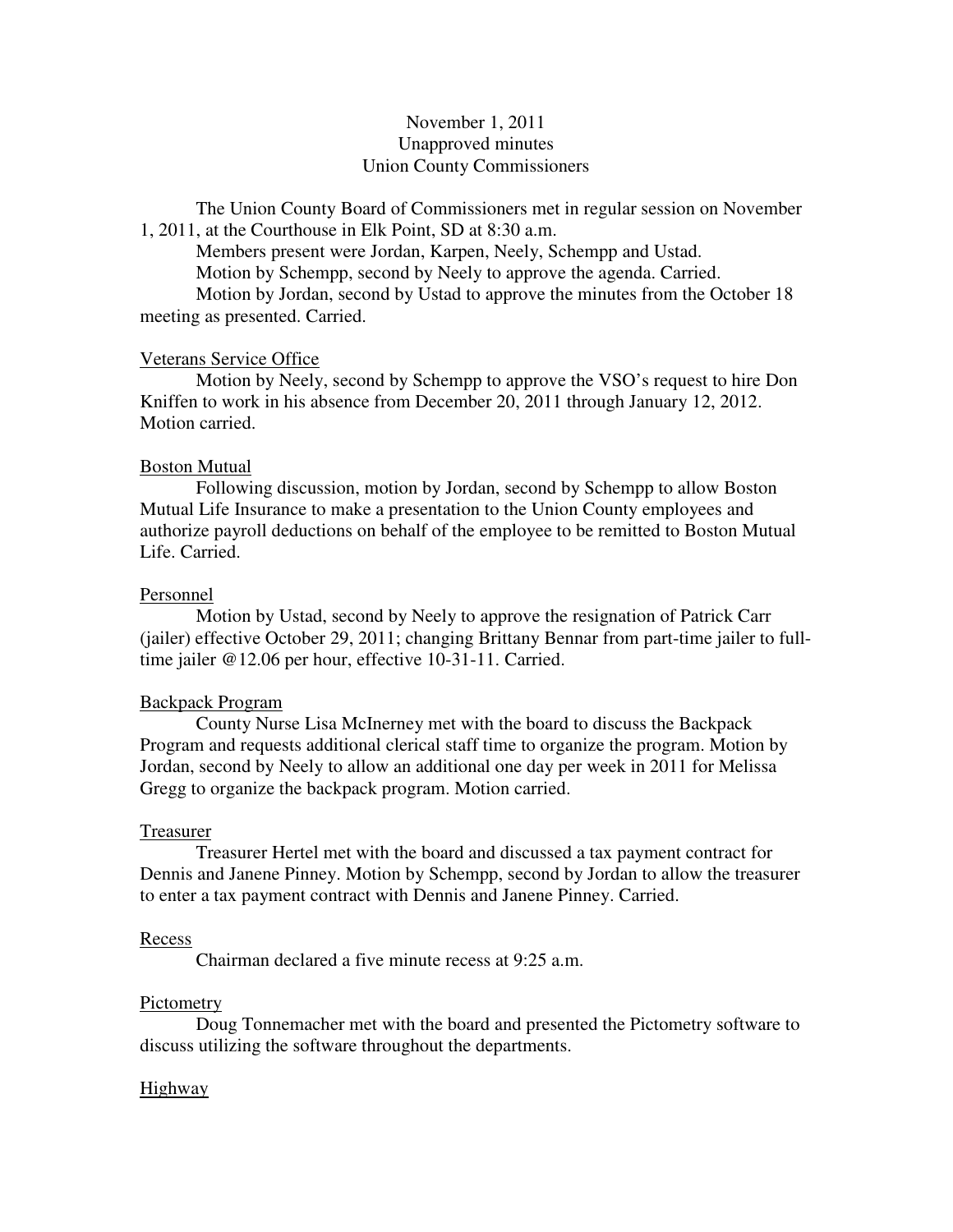PWA Roggow met with the board to discuss various matters.

 Motion by Ustad, second by Schempp to approve hiring Bob O'Connell for the Hwy. Maintenance II, effective November 14, 2011 @ \$13.32. Carried.

### Bid Letting

 Bid letting was held on October 31, 2011 for separation of Sand/Sandbags. Bids were opened as follows: Campbell Grading-\$64,320; Kolbeck Inc.-\$96,031; Triple D Contracting-\$45,430; Udell Trucking-no bid; Veit & Company, Inc. \$106,300. Following discussion, PWA recommended rejecting all bids. Motion by Jordan, second by Ustad to reject all bids. Carried.

### **Applications**

 Motion by Schempp, second by Ustad to approve application for ditch cleaning permit from Dene Doty on CR. #27, Section 1, T95N, R49W. Carried.

Motion by Ustad, second by Neely to approve application from Clay Rural Water for CR. #1, CR. #2, CR. #3 (Sections 27, 2, 6, in T95N, R50W and T89NR48W) Carried.

The board gave direction to PWA Roggow direction to add a 6-month expiration date on the permits.

 Motion by Neely, second by Schempp to approve the ditch cleaning permit from Pat Walsh on CR #9, Section 21 T91N, R49W. Carried.

Motion by Neely, second by Ustad to approve the application for sign placement from North Sioux City on CR. #23, T89N, R48W. Carried.

Motion by Schempp, second by Ustad to approve application from Clay Rural Water for water line placements/crossings on CR. #6 (Section 19 T90N, R49W); CR #9 (Section 20 T91N; R49W). Carried.

Motion by Ustad, second by Neely to approve application for ditch cleaning permit from Craig McInerney on CR #25 (Section 23 T92NR50W) Carried.

### Flood

 Discussion took place on flood incident billings for the sandbags and inmate labor.

# Recess

Chairman declared a recess at 10:45 a.m.

### Drainage

 Discussion took place on drainage. Board discussed having States Attorney compose a letter to affected local boards about forming a watershed district.

# **Sheriff**

 Sheriff Limoges and Deputy Bucholz met with the board to explain the change in policy for the procedure in custody arrests.

# Alcester City Agreement

Motion by Schempp, second by Ustad to approve the "Sixth Street/301<sup>st</sup> Street Responsibility Agreement" between Union County and Alcester City. Motion carried.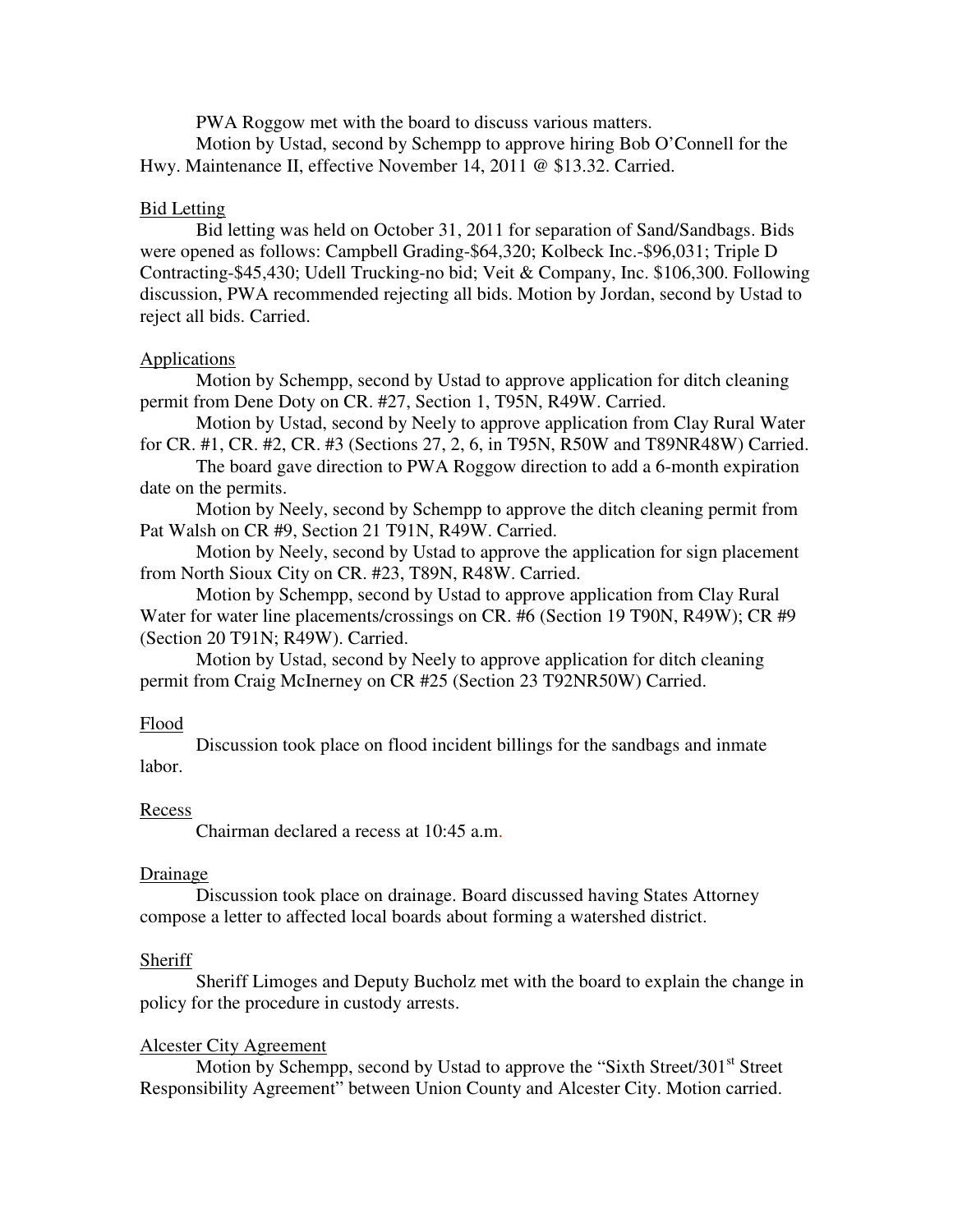### Alcester City Annexation

 The following resolution and adoption were received from the City of Alcester and resolution UCC 2011-007 was passed in conjunction with the city's resolution and adoption.

# RESOLUTION CHANGING CORPORATE LIMITS OF THE CITY OF ALCESTER

 BE IT RESOLVED, that the governing body of the City of Alcester at its regular meeting held in the council room in the City Auditorium in the City of Alcester, Union County, South Dakota, at 7:00 p.m. on the  $1<sup>st</sup>$  day of August, 2011, received two Petitions for Annexation under authority of SDCL 9-4-1, and acts amendatory thereto, one from the Alcester Golf Club, a South Dakota Corporation and one from Pleasant Hill Cemetery Association, Union County, South Dakota requesting the City of Alcester to annex the following described real property into the City of Alcester, to-wit:

Alcester Golf Club:

Tracts One (1), Two (2), Three (3) and Four (4) of Alcester Golf Club Tracts in the West Half of the Southwest Quarter (W½ SW¼) of Section Twenty-two (22) Township Ninetyfive (95) North, Range forty-nine (49), West of the  $5<sup>th</sup>$ P.M., Union County, South Dakota according to the recorded plat thereof and

The West Nine Hundred Seventy-Five Feet ( W 975') of the South Forty Feet (S40') of the Southwest Quarter of the Northwest Quarter (SW¼ NW¼) of Section Twenty-Two (22), Township Ninety-five (95) North, Range Forty-nine (49), West of the  $5<sup>th</sup>$  P.M., Union County, South Dakota, consisting of approximately .8 of an acre, subject to easements, highway deeds and restrictions of record

Pleasant Hill Cemetery Association, Union County, South Dakota:

The South 575 feet of the East 622.5 feet of the Southwest Quarter (SW¼) of Section Twenty-Two (22), Township Ninety-five (95) North, Range Forty-nine (49) West of the 5<sup>th</sup> P.M. Union County, South Dakota containing 8.22 acres more or less, andAnderson Tract One (1) situated in the Southeast Quarter of the Southwest Quarter(SE<sup>1</sup>/<sub>4</sub>SW<sup>1</sup>/<sub>4</sub>) of Section Twenty-Two (22), Township Ninety-five (95) North, Range Forty-nine (49), West of the  $5<sup>th</sup>$  P.M. Union County, South Dakota, according to the recorded plat thereof and subject to the easement and restrictions of record.

The governing body determined that it was in the best interest of the City that said platted and unplatted property, contiguous to the City of Alcester, should be included within the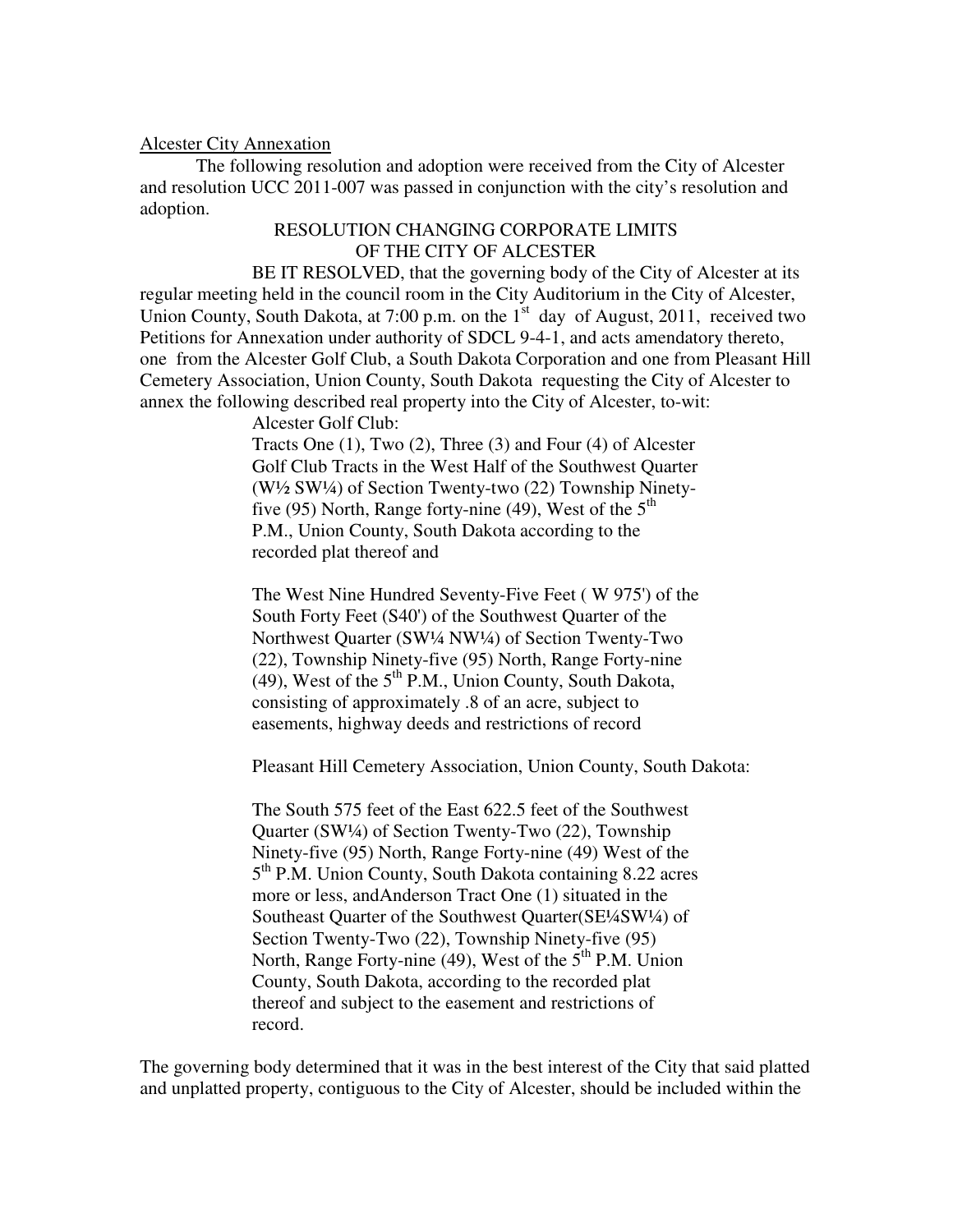corporate limits of said municipality and annexed thereto and it appearing that the Petition satisfied the requirements of SDCL 9-4-1.

 NOW, THEREFORE, BE IT RESOLVED, that the corporate limits of the City of Alcester be extended to include the real property hereinabove described within the City limits of the City of Alcester.

 BE IT FURTHER RESOLVED, that this resolution shall take effect immediately upon approval of the Board of County Commissioners of Union County, South Dakota and after its publication in the Alcester Union, the official City newspaper for the City of Alcester.

 BE IT FURTHER RESOLVED, that after the adoption of this resolution changing the corporate limits as aforesaid, the Mayor of the Alcester City Council shall cause a certified copy of this resolution, to be recorded in the office of the Register of Deeds of Union County, South Dakota, and thereafter such property shall become and be a part of the City of Alcester, Union County, South Dakota.

Dated at Alcester, South Dakota, this  $1<sup>st</sup>$  day of August, 2011.

# CITY OF ALCESTER CERTIFICATE OF ADOPTION

 Adoption of the above and foregoing resolution was moved by Councilman Steve Johannsen and seconded by Councilman Ron Manning and the resolution was put to a vote by the governing body where four (4) members voted in favor thereof and zero (0) members voted in opposition thereto and that said resolution was declared adopted by the Mayor of the City Council of the City of Alcester.

Motion by Ustad, second by Neely to approve the resolution UCC2011-007 changing the corporate limits of the City of Alcester. Carried.

### UCC2011-007

# RESOLUTION APPROVING CHANGING LIMITS TO THE CITY OF ALCESTER, UNION COUNTY, SOUTH DAKOTA

 BE IT HEREBY RESOLVED that the Board of County Commissioners of Union County, South Dakota, at a regular meeting thereof, considered the above resolution of the City of Alcester, South Dakota, changing the legal corporate limits of the City of Alcester, South Dakota, to include additional platted and unplatted real property situated in Union County, South Dakota, within the corporate limits of the City of Alcester;

 NOW THEREFORE, BE IT RESOLVED that the above annexation of real property by the City of Alcester is hereby approved and the Board of County Commissioners of Union County, South Dakota, does hereby consent to the annexation of said territory within the corporate limits of the City of Alcester. Dated at Elk Point, Union County, South Dakota, this  $1<sup>st</sup>$  day of November, 2011. Vote 5 aye, 0 nay.

# Executive Session

 Motion by Jordan, second by Schempp to enter executive session to discuss legal and indigent matters at 11:42 a.m.. Carried. Chairman declared the board out of session at 12:05 p.m.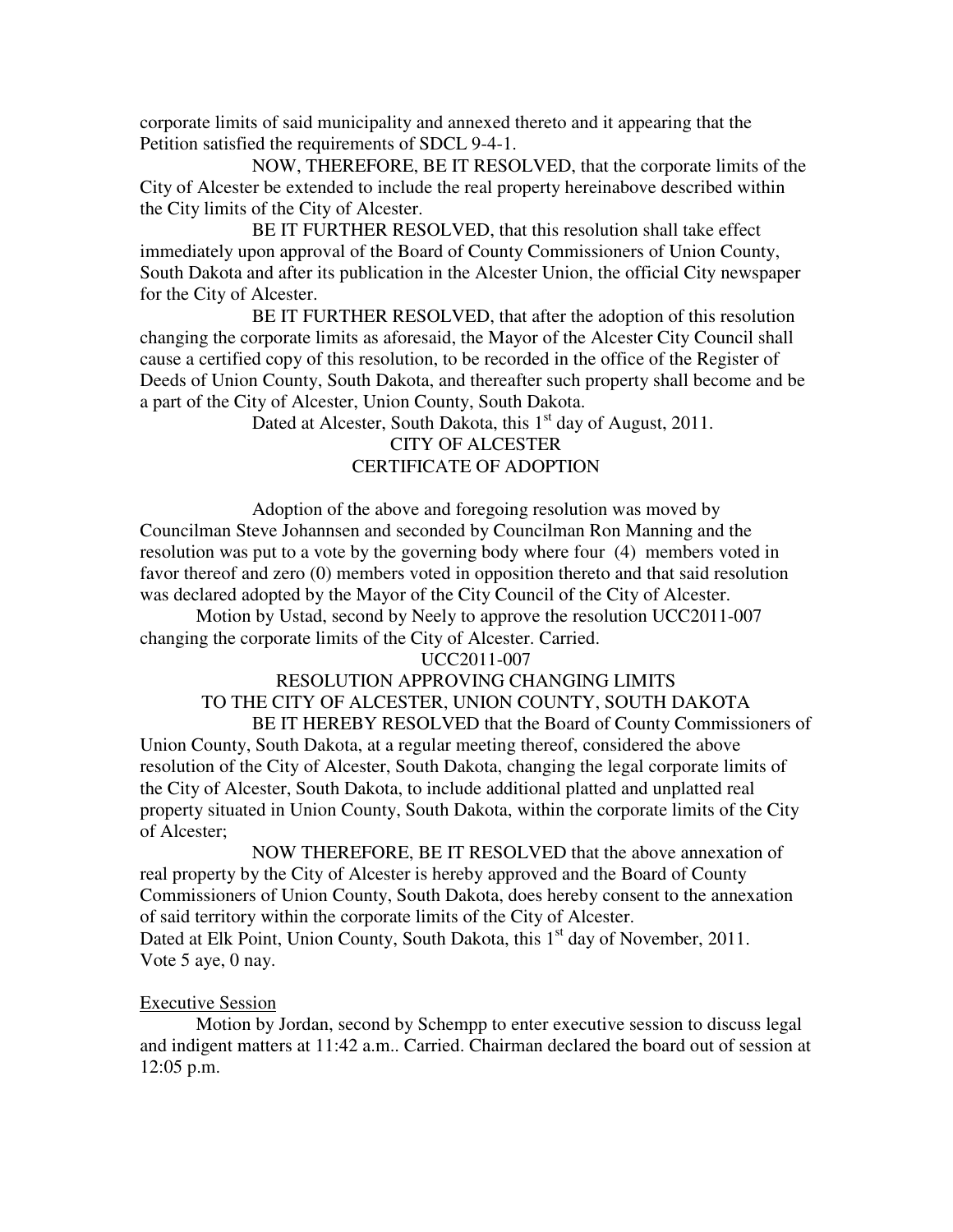### Extend the meeting

 Motion by Schempp, second by Neely to extend the meeting until 12:15 p.m. Carried.

# States Attorney

 Motion by Schempp, second by Neely to deny payment for IRR11-005 and IRR11-006 for indigent claims. Carried.

 Motion by Ustad, second by Neely to choose States Attorney Miller as the impartial person to review the procedure for the unionization of the employee group. Carried.

 Motion by Jordan, second by Ustad to authorize the States Attorney to contract with a consultant for a personnel matter. Carried.

### Claims

 Motion by Jordan, second by Ustad to approve the following claims. Carried. The following claims have been audited, approved and warrants drawn on the same: Bi-Weekly payroll for \$11-04-11: State's Attorney \$491.80; Public Building \$429.00; Register of Deeds \$562.84; Sheriff \$28,798.60; Nurse \$159.75; WIC \$356.78; Highway \$19,007.67; EMA \$167.58. Courthouse payroll for the month of October, \$2011: Commissioners \$5,000.00; Auditor \$8,296.63; Data Processing \$219.41; Treasurer \$12,292.40; State's Attorney \$12,824.11; Public Building \$3,933.87; Assessor \$9,654.25; Register of Deeds \$6,141.11; Veteran \$1,287.50; Sheriff \$4,491.56; Nurse \$878.13; Jail \$108.96; Extension \$2,883.46; Weed \$106.09; Planning & Zoning \$3,660.09; Highway \$8,773.75; EMA \$1,008.98.Alkota Cleaning Sys (Rep) \$25.10; Am San (Supp) \$526.01; American Stamp & Marking (Supp) \$64.71; Bierschbach Equip (Supp) \$392.40; Brian L Wells (Rep/Maint) \$875.68; Campbell Grading (2011;SESD Flood Work) \$558.67; Cartridge World (Supp) \$72.96; Century Link (Phone) \$2.89; Community Health Clinic (Care) \$45.50; Dakota Dunes NSC Times (Legals) \$411.76; Dakota Graphics (Supp) \$495.00; Denise Cody (MI Hearing) \$24.00; Dept Of Revenue (Title) \$10.00; Document Depot & Destruction (Maint) \$40.00; Donna K Dietrich (MI Hearing) \$411.88; Fed Ex (Postage) \$63.27; Hickory Tech (Phone) \$122.70; Honeywell (Maint) \$6,729.00; Jamar Technologies (Rep) \$141.84; Jerry Miller (Per Diem) \$52.00; Kabeiseman & Pollard (Ct Appt Atty For MI) \$170.00; Karen Swanda (MI Hearing) \$39.00; Leader Courier (Legals) \$426.29; Limoges Service & Repairs (Rep) \$1,832.96; Marv Ekeren (MI Hearing) \$15.00; Mcleods (Supp) \$107.07; MidAmerican Energy (Utilities) \$77.78; Minnehaha Co Auditor (MI Care) \$45.00; NDAA (Dues) \$95.00; Nygren's True Value (Rep/Supp) \$55.90; Office Elements (Supp) \$999.25; Olson Welding (Rep) \$62.00; Perkins Office Solutions (Supp) \$318.56; Persing Backhoe Service (Rep/Excise Tax) \$25,500.00; Powerphone (Training) \$516.00; Quill Corporation (Supp) \$464.00; Ramkota Inn (Rooms) \$186.00; Safety-Kleen (Rep/Maint) \$496.12; SD State Health Lab (Bl Draws) \$2,116.00; SDSA (Registration) \$25.00; Share Corporation (Supp) \$201.81; Sharon Birghotz (Subpoena) \$45.16; Shepherd Reporting (Transcription) \$37.50; Sheriff of Woodbury County (Return) \$19.60; Union County (Maint) \$1,542.25; US Bank (Supplies/Travel) \$2,212.37; Ziegler (Rep) \$912.79.

# Meeting Time